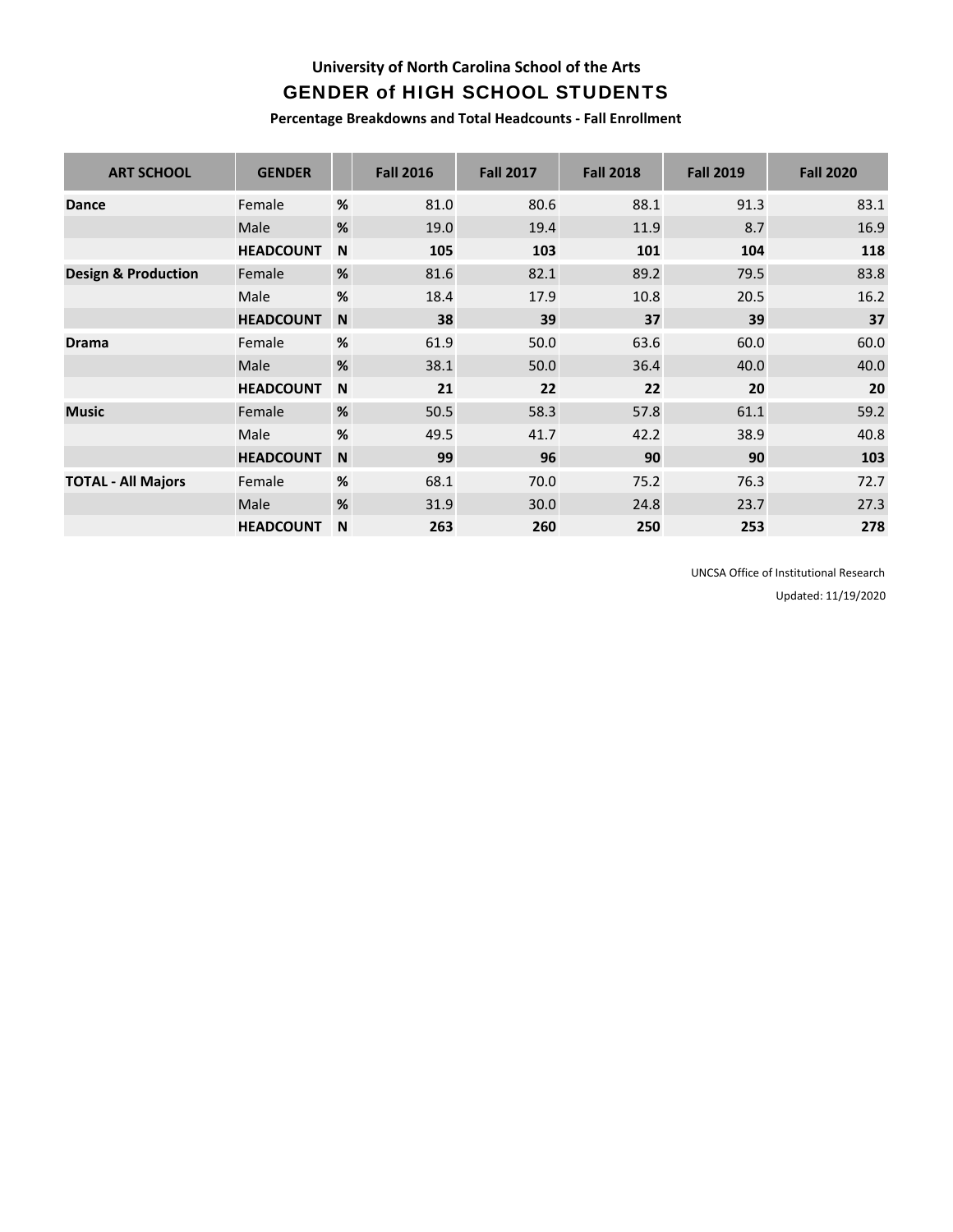#### **University of North Carolina School of the Arts**

#### RACE/ETHNICITY of HIGH SCHOOL STUDENTS

**Percentage Breakdowns and Total Headcounts Fall Enrollment**

| <b>ART SCHOOL</b>              | RACE/ETHNICITY                             |        | <b>Fall 2016</b> | <b>Fall 2017</b> | <b>Fall 2018</b> | <b>Fall 2019</b> | <b>Fall 2020</b> |
|--------------------------------|--------------------------------------------|--------|------------------|------------------|------------------|------------------|------------------|
| Dance                          | 1-Non-Resident Alien                       | %      | 1.9              | 1.9              | 1.0              | 1.9              | 1.7              |
|                                | 2-Unknown                                  | %      | 1.0              | 1.0              | 2.0              | 1.9              | 1.7              |
|                                | 3-Hispanic                                 | %      | 7.6              | 2.9              | 4.0              | 2.9              | 1.7              |
|                                | 4-American Ind or Alaska Nat               | %      | 0.0              | 0.0              | 1.0              | 0.0              | 0.0              |
|                                | 5-Asian                                    | %      | 4.8              | 3.9              | 5.0              | 7.7              | 6.8              |
|                                | 6-Black or African American                | $\%$   | 4.8              | 7.8              | 6.9              | 6.7              | 9.3              |
|                                | 7-Nat Hawaiian/Othr Pcf Islndr             | $\%$   | 0.0              | 0.0              | 0.0              | 1.0              | 0.9              |
|                                | 8-White                                    | %      | 73.3             | 75.7             | 74.3             | 69.2             | 72.0             |
|                                | 9-Two or More Races                        | %      | 6.7              | 6.8              | 5.9              | 8.7              | 5.9              |
|                                | <b>HEADCOUNT</b>                           | N      | 105              | 103              | 101              | 104              | 118              |
| <b>Design &amp; Production</b> | 1-Non-Resident Alien                       | $\%$   | 2.6              | 2.6              | 0.0              | 0.0              | 0.0              |
|                                | 2-Unknown                                  | %      | 2.6              | 5.1              | 8.1              | 2.6              | 0.0              |
|                                | 3-Hispanic                                 | %      | 5.3              | 2.6              | 2.7              | 7.7              | 8.1              |
|                                | 4-American Ind or Alaska Nat               | $\%$   | 0.0              | 2.6              | 0.0              | 0.0              | 0.0              |
|                                | 5-Asian                                    | %      | 5.3              | 10.3             | 5.4              | 5.1              | 10.8             |
|                                | 6-Black or African American                | $\%$   | 5.3              | 2.6              | 2.7              | 7.7              | 10.8             |
|                                | 7-Nat Hawaiian/Othr Pcf Islndr             | $\%$   | 0.0              | 0.0              | 0.0              | 0.0              | 0.0              |
|                                | 8-White                                    | %      | 78.9             | 69.2             | 75.7             | 71.8             | 64.9             |
|                                | 9-Two or More Races                        | %      | 0.0              | 5.1              | 5.4              | 5.1              | 5.4              |
|                                | <b>HEADCOUNT</b>                           | N      | 38               | 39               | 37               | 39               | 37               |
| <b>Drama</b>                   | 1-Non-Resident Alien                       | %      | 4.8              | 0.0              | 4.5              | 0.0              | 0.0              |
|                                | 2-Unknown                                  | %      | 0.0              | 4.5              | 4.5              | 0.0              | 5.0              |
|                                | 3-Hispanic                                 | %      | 0.0              | 13.6             | 18.2             | 0.0              | 10.0             |
|                                | 4-American Ind or Alaska Nat               | $\%$   | 0.0              | 0.0              | 0.0              | 0.0              | 0.0              |
|                                | 5-Asian                                    | %      | 0.0              | 4.5              | 4.5              | 0.0              | 5.0              |
|                                | 6-Black or African American                | $\%$   | 9.5              | 13.6             | 18.2             | 20.0             | 15.0             |
|                                | 7-Nat Hawaiian/Othr Pcf Islndr             | $\%$   | 0.0              | 0.0              | 0.0              | 0.0              | 0.0              |
|                                | 8-White                                    | %      | 85.7             | 63.6             | 50.0             | 65.0             | 55.0             |
|                                | 9-Two or More Races                        | %      | 0.0              | 0.0              | 0.0              | 15.0             | 10.0             |
|                                | <b>HEADCOUNT</b>                           | N      | 21               | 22               | 22               | 20               | 20               |
| <b>Music</b>                   | 1-Non-Resident Alien                       | %      | 2.0              | 4.2              | 5.6              | 3.3              | 2.9              |
|                                | 2-Unknown                                  | %<br>% | 1.0<br>3.0       | 2.1<br>8.3       | 3.3<br>7.8       | 8.9<br>6.7       | 6.8<br>4.9       |
|                                | 3-Hispanic<br>4-American Ind or Alaska Nat | %      | 0.0              | 0.0              | 0.0              | 0.0              | 0.0              |
|                                | 5-Asian                                    | %      | 14.1             | 10.4             | 5.6              | 10.0             | 9.7              |
|                                | 6-Black or African American                | $\%$   | 7.1              | 6.3              | 10.0             | 5.6              | 2.9              |
|                                | 7-Nat Hawaiian/Othr Pcf Islndr             | %      | 0.0              | 0.0              | 0.0              | 0.0              | 0.0              |
|                                | 8-White                                    | %      | 69.7             | 65.6             | 66.7             | 62.2             | 63.1             |
|                                | 9-Two or More Races                        | %      | 3.0              | 3.1              | 1.1              | 3.3              | 9.7              |
|                                | <b>HEADCOUNT</b>                           | N      | 99               | 96               | 90               | 90               | 103              |
| <b>TOTAL - All Schools</b>     | 1-Non-Resident Alien                       | %      | 2.3              | 2.7              | 2.8              | 2.0              | 1.8              |
|                                | 2-Unknown                                  | $\%$   | 1.1              | 2.3              | 3.6              | 4.3              | 3.6              |
|                                | 3-Hispanic                                 | %      | 4.9              | 5.8              | 6.4              | 4.7              | 4.3              |
|                                | 4-American Ind or Alaska Nat               | %      | 0.0              | 0.4              | 0.4              | 0.0              | 0.0              |
|                                | 5-Asian                                    | $\%$   | 8.0              | 7.3              | 5.2              | 7.5              | 8.3              |
|                                | 6-Black or African American                | $\%$   | 6.1              | 6.9              | 8.4              | 7.5              | 7.6              |
|                                | 7-Nat Hawaiian/Othr Pcf Islndr             | %      | 0.0              | 0.0              | 0.0              | 0.4              | 0.4              |
|                                | 8-White                                    | %      | 73.8             | 70.0             | 69.6             | 66.8             | 66.5             |
|                                | 9-Two or More Races                        | %      | 3.8              | 4.6              | 3.6              | 6.7              | 7.6              |
|                                | <b>HEADCOUNT</b>                           | N      | 263              | 260              | 250              | 253              | 278              |

UNCSA Office of Institutional Research

Updated: 11/19/2020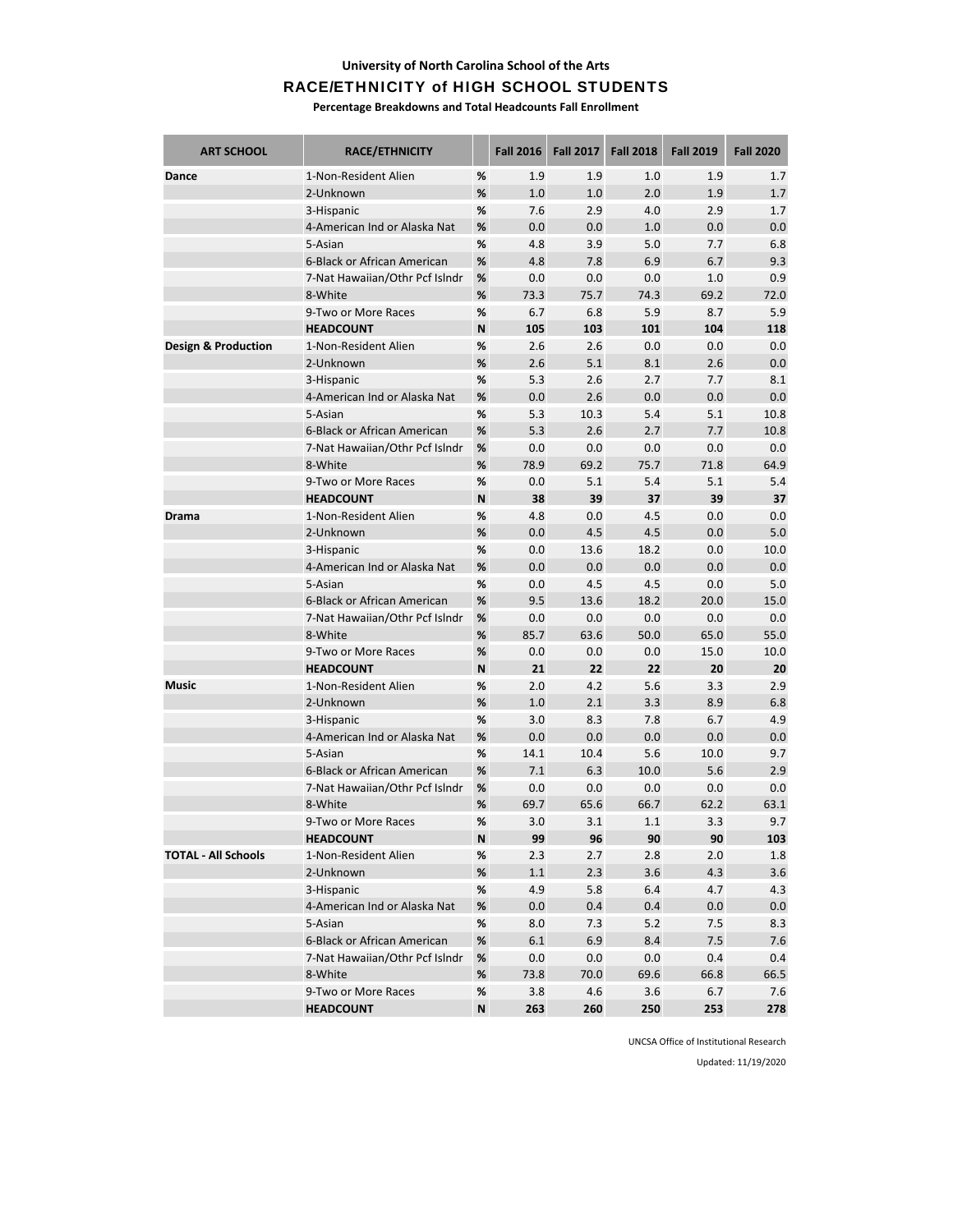### **University of North Carolina School of the Arts**

# RESIDENCE SUMMARY of HIGH SCHOOL STUDENTS

**Percentage Breakdowns and Total Headcounts ‐ Fall Enrollment**

| <b>ART SCHOOL</b>              | <b>RESIDENCE</b> |              | <b>Fall 2016</b> | <b>Fall 2017</b> | <b>Fall 2018</b> | <b>Fall 2019</b> | <b>Fall 2020</b> |
|--------------------------------|------------------|--------------|------------------|------------------|------------------|------------------|------------------|
| <b>Dance</b>                   | <b>NC</b>        | %            | 57.1             | 55.3             | 56.4             | 53.8             | 54.2             |
|                                | non-NC           | %            | 42.9             | 44.7             | 43.6             | 46.2             | 45.8             |
|                                | <b>HEADCOUNT</b> | N            | 105              | 103              | 101              | 104              | 118              |
| <b>Design &amp; Production</b> | <b>NC</b>        | %            | 97.4             | 94.9             | 94.6             | 97.4             | 97.3             |
|                                | non-NC           | %            | 2.6              | 5.1              | 5.4              | 2.6              | 2.7              |
|                                | <b>HEADCOUNT</b> | N            | 38               | 39               | 37               | 39               | 37               |
| <b>Drama</b>                   | <b>NC</b>        | %            | 42.9             | 72.7             | 68.2             | 95.0             | 65.0             |
|                                | non-NC           | %            | 57.1             | 27.3             | 31.8             | 5.0              | 35.0             |
|                                | <b>HEADCOUNT</b> | N            | 21               | 22               | 22               | 20               | 20               |
| <b>Music</b>                   | <b>NC</b>        | %            | 86.9             | 86.5             | 94.4             | 92.2             | 93.2             |
|                                | non-NC           | %            | 13.1             | 13.5             | 5.6              | 7.8              | 6.8              |
|                                | <b>HEADCOUNT</b> | $\mathsf{N}$ | 99               | 96               | 90               | 90               | 103              |
| <b>TOTAL - All Schools</b>     | <b>NC</b>        | %            | 73.0             | 74.2             | 76.8             | 77.5             | 75.2             |
|                                | non-NC           | %            | 27.0             | 25.8             | 23.2             | 22.5             | 24.8             |
|                                | <b>HEADCOUNT</b> | N            | 263              | 260              | 250              | 253              | 278              |

UNCSA Office of Institutional Research

Updated: 11/19/2020